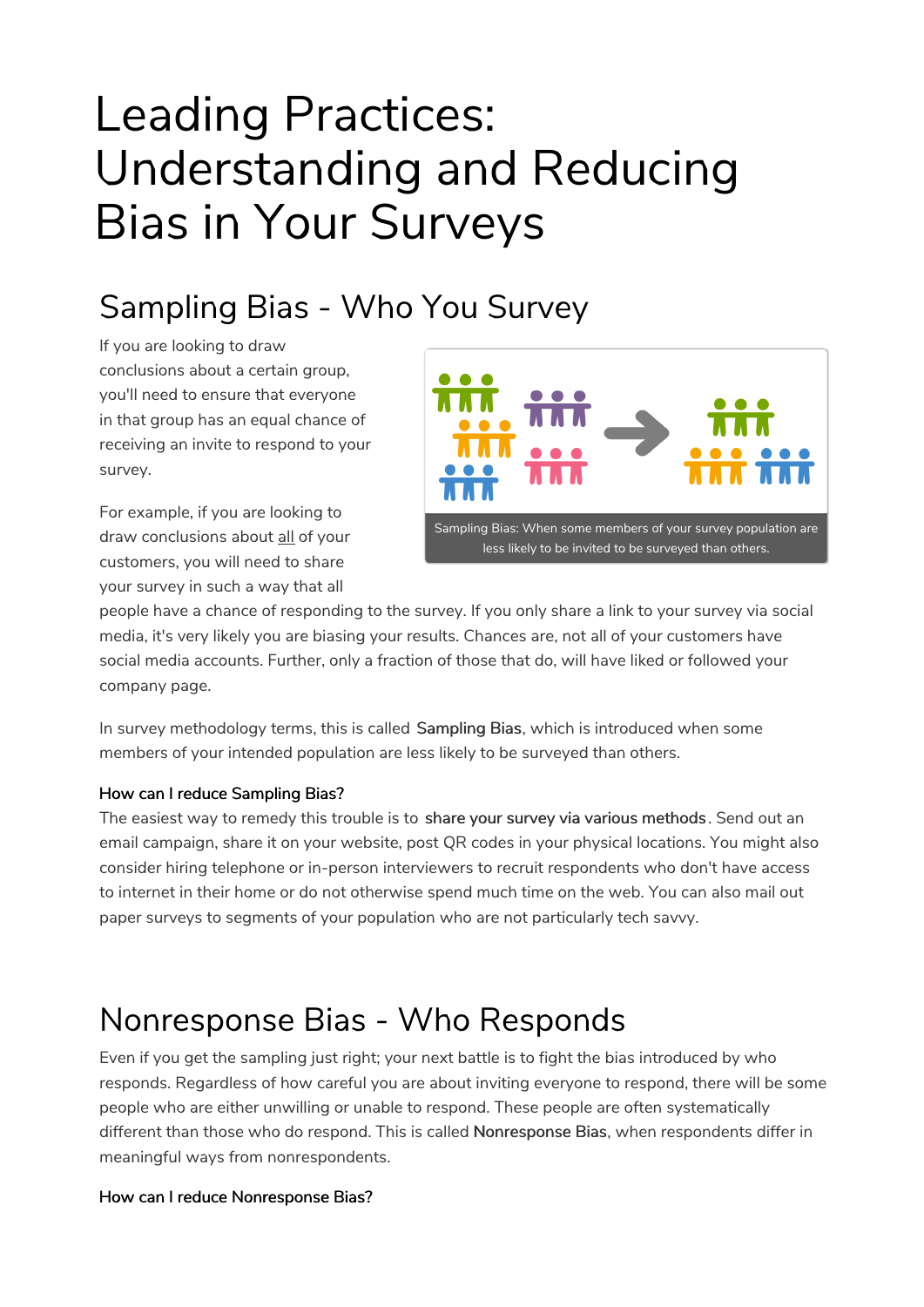Increasing your response rate will increase the chances that everyone in your population (the group

that you are looking to draw conclusions about) is represented. What is a good response rate, you ask? The answer is, it depends. That's a frustrating answer. We know. It's the truth though. Fortunately, while some of the factors that affect response rate are out of your control, e.g. your population, survey topic, there are a lot of factors that are under your control.



Here are some things you can do to increase your response rates:

- $\Box$  Send an pre-notification email with information about the survey to come
- $\Box$  Send a personalized invite
- $\Box$  Send a reminder

### Response Bias - Are Your Respondents' Answers Accurate?

Humans are complex and quirky creatures. Getting people to respond to your survey is hard enough, but you also need to think about how to get them to respond accurately. Both subconscious and conscious cognitive factors can result in less-thantruthful responses.

In general, people want to be agreeable. Often, survey respondents will tell you what you want to hear. If your survey includes agree/disagree type questions they're more likely to agree. This tendency to concur is referred to as Acquiescence Bias or yea-saying.



Simply being part of a survey might change your respondents' answers. When they are the subject of an survey or experience people often try to figure out the purpose and behave accordingly. This type of bias is referred to as Demand Characteristics.

When presented with a scale, say a 5-point scale from 1 to 5, people are often biased to only select the most extreme options. This type of bias is referred to as Extreme Responding. Interestingly, the opposite of this bias occurs when participants only select neutral responses. This tendency towards neutral or extreme responses is generally culturally specific.

Finally, survey respondents are motivated to answer in such a way that the ascribe to behaviors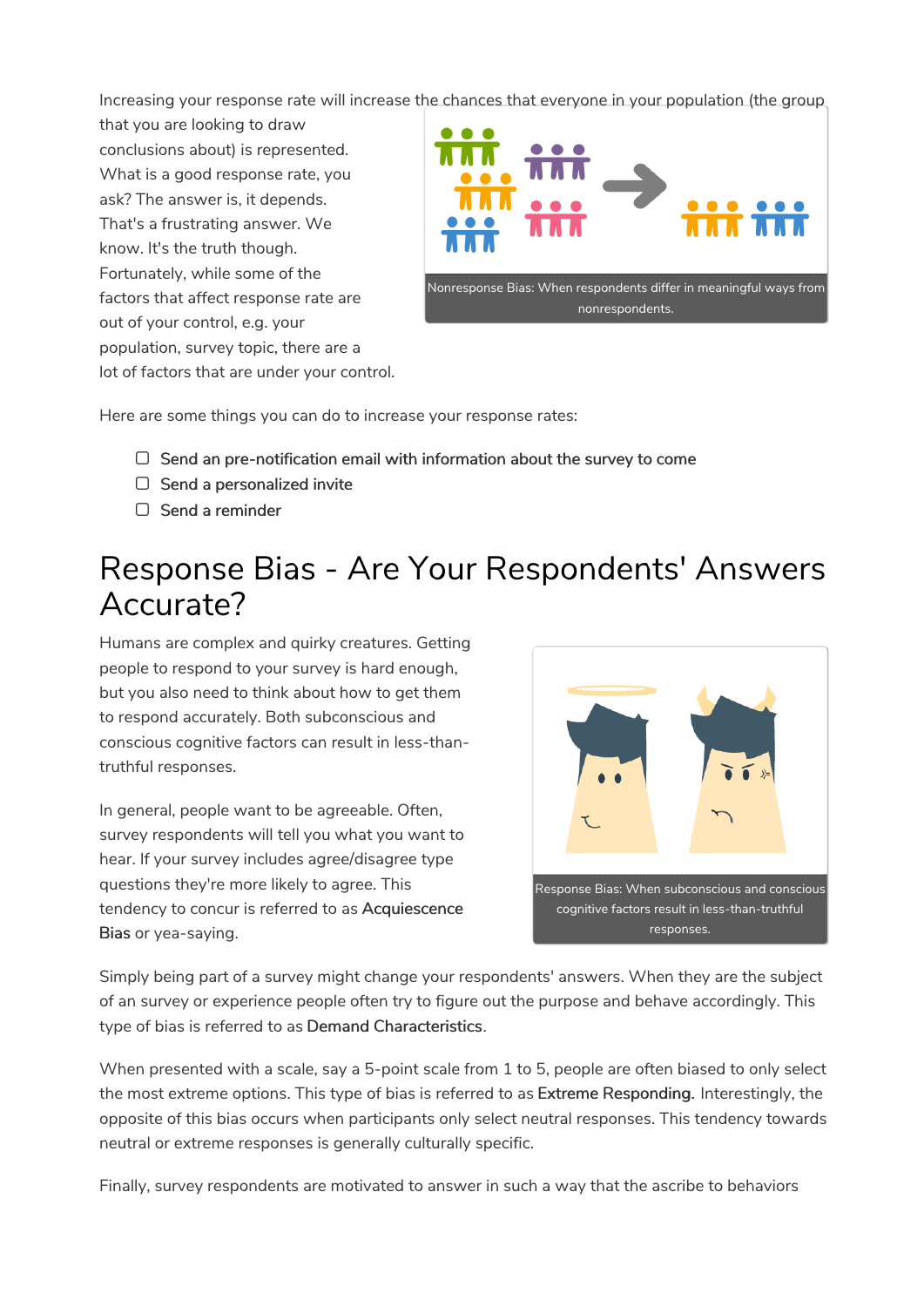and characteristics that are desirable and deny undesirable characteristics and traits. This is referred to as Desirability Bias.

### How can I reduce Response Bias?

Conducting your survey online automatically reduces the potential for response bias because the questions are self-administered thus making it easier to be honest. This is particularly helpful when asking about loaded topics. Here are some good tips for reducing response bias:

- $\Box$  Ask neutrally worded questions
- $\Box$  Make sure your answer options are not leading
- $\Box$  Make your survey anonymous
- $\Box$  Remove your brand as this can tip off your respondents on how you wish for them to answer

### Order Bias - The Order of Questions and Answer **Options**

The order of both questions and answer options in your survey matters! Questions that come early in your survey might influence how respondents respond to questions later in your survey.

1. Please rate your satisfaction with our support: Very Dissatisfied Dissatisfied Neutral Satisfied Very Satisfied  $\bigcap$  $\bigcirc$  $\bigcirc$  $\bigcirc$  $\bigcirc$ 2. Please rate your satisfaction with our branding: Very Dissatisfied Dissatisfied Neutral Satisfied Very Satisfied  $\bigcirc$  $\bigcirc$  $\bigcirc$  $\bigcirc$  $\bigcirc$ 3. Please rate your satisfaction with our software: Very Dissatisfied Dissatisfied Neutral Satisfied Very Satisfied  $\bigcirc$  $\bigcirc$  $\bigcirc$ ∩  $\bigcirc$ 4. Please rate your overall satisfaction with SurveyGizmo: Very Dissatisfied Dissatisfied Neutral Satisfied Very Satisfied  $\bigcirc$  $\bigcirc$  $\bigcirc$  $\bigcirc$  $\bigcirc$ Question Order Bias: Asking overall satisfaction after specific satisfaction questions may bias the responses.

Take, for example, the below satisfaction questions:

What's wrong with the order of questions? The placement of the overall satisfaction question at the end of the list is biasing the response to it. We are priming the response to this question by focusing the respondent on components of Alchemer that, depending on the respondents experience with them, may cast a positive or negative light on them. This is referred to as an assimilation effect, where the response to a latter question is more similar to former questions than

it would be if it preceded it or was asked on its own.

The opposite can also happen. Where response to a latter question is more extreme in contrast to a